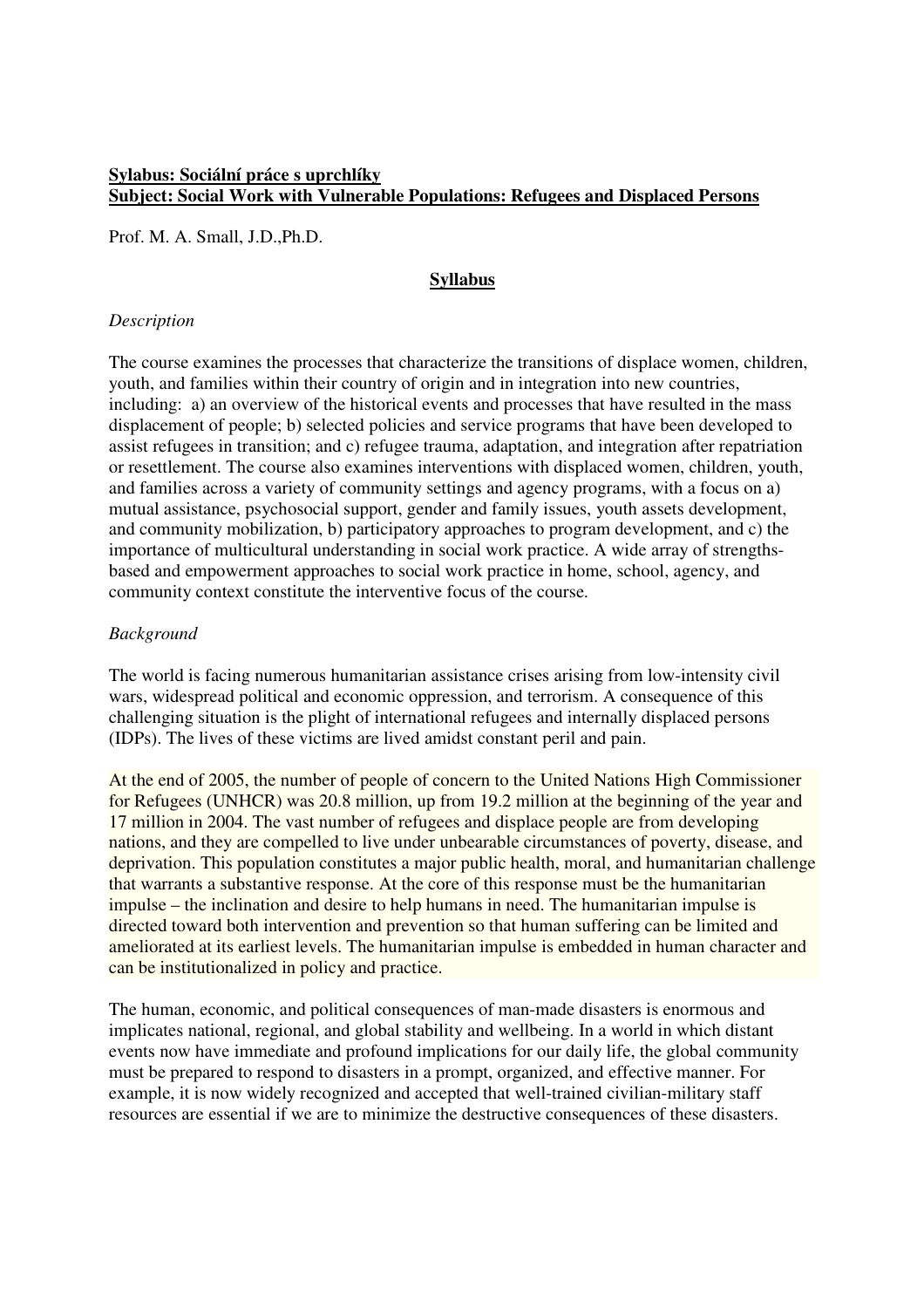However, because humanitarian assistance has not been considered as a distinct profession, there is a shortage of trained professionals throughout the world. This shortage has often resulted in unfocused, ineffective, and ultimately, unsuccessful, responses to disasters. Indeed, it has been suggested that many efforts to provide humanitarian assistance result in added burdens to lives of refugees and IDPs.

From a humanitarian perspective, the current international refugee problem is unparalleled in size, scope, and consequence in human history. For example, within the Sub-Sahara region of Africa alone, it is estimated that more than one million refugees and IDPs are facing conditions of daily starvation. Today, as in the past, the priorities of human survival – safe water, food, and basic shelter – have of necessity, preoccupied the efforts of government and non-governmental attempts to cope with the refugee problem. Within the immediacy of starvation and lifethreatening disease, the mental health and wellbeing of refugees has often been relegated to a position of lesser import and/or concern. It is as if amidst the peril and pain of refugee life and experience, the less obvious and long-term toil that is being exacted on mental health and wellbeing must be endured and expected. Yet, for all those working refugees, it is obvious that the psychological and emotional scars associated with the refugee experience remain as a constant and abiding source of terror, humiliation, and dignity.

These psychological and emotional dimensions of the refugee experiences, whether engendered by the life changes, torture, or the hardship and deprivation of relocation are no less a part of the refugee challenge that we face. The provision of bread or rice, protection against the elements, and a modicum of personal safety and security, cannot erase or alter the tragic memories that are part of the refugee's sense of being and identity. These aspects are the source of complex mental health conflicts that occur at all phases of the refugee's dislocation experiences.

The refugee experience results in a number of mental health problems including anxiety, fear, paranoia and suspicion, grief, despair, hopelessness, withdrawal, somatization, substance abuse and alcoholism, post-traumatic stress disorders, anger, and hostility. Life within refugee camps is associated with its own set of problems including a sense of loss, uncertainty, distrust, skepticism, helplessness, vulnerability, powerlessness, over-dependency, violence, crime, and social disintegration.

It is for this reason that the mental health and wellbeing of the world's refugees cannot be considered unimportant, but must be given a new priority in our emergency and rehabilitative efforts. It is essential that mental health professionals and scientists be informed about the size, scope, and consequences of the growing refugee problems. It is essential that all members of the mental health and social work professions grasp the nature and implications of the refugee experience, for both the refugee and for the world as a global community. This is one of the foremost challenges to humanity's sense of social justice, social responsibility, and human welfare.

The global increase in the size of stateless, unprotected refugee populations forced to live in a prolonged state of "transit" has resulted in the emergence of two distinct conditions which openly challenge our sense of social justice and our current policies and views regarding refugees. First, many refugee camps have reproduced the conditions of authoritarian control and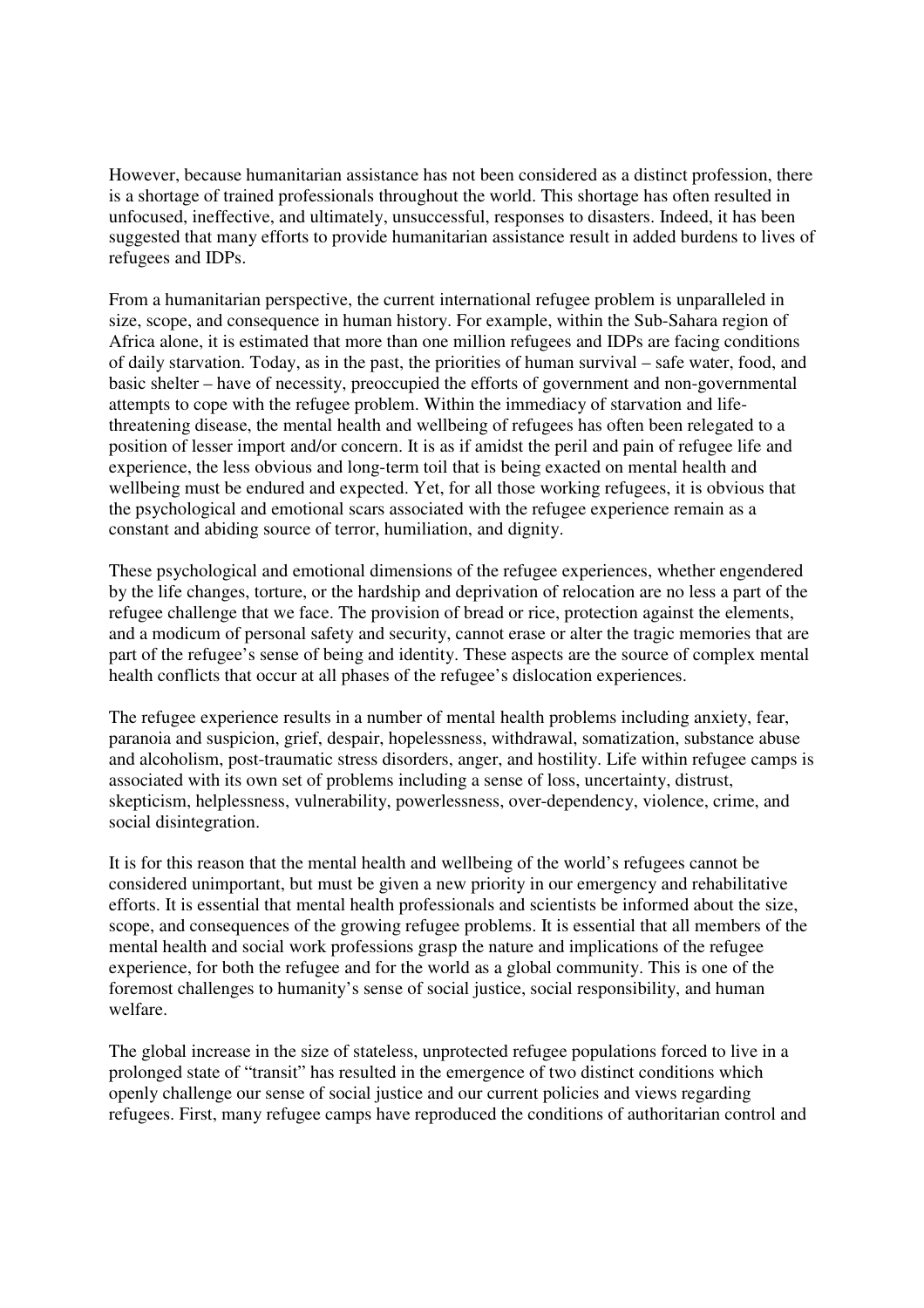abuse from which the refugees may have sought escape. In many camps, the hopes for asylum, safety, and restored personal control have yielded to new levels of vulnerability, dependency, and helplessness. Second, even amidst the conditions of despair, we have witnessed the emergence of new "subcultures" within the camps which have responded to the forces of confinement and detention with ingenious and relative strategies for survival and mastery. This pattern of response reflects refugee resiliency rather than vulnerability. Further research into the functional meaning of refugee vulnerability and resiliency is indispensable for the development of rational policies regarding the intervention and role of external aid and support.

In response to the widespread number of natural and human-generated disasters of the past decade, disaster management and humanitarian assistance has emerged as a formal professional endeavor characterized by distinct principles and methods of intervention and prevention. Today, training programs in this area are being developed at some of the finest universities in the United States (e.g., Columbia University, George Washington University, Harvard University, Johns Hopkins, Tufts University, Tulane University, the University of Miami). It is clear that as the need for trained disaster management and humanitarian assistance personnel emerges, so will the spectrum of educational and professional training options and requirements. Clemson University seeks to be a leader in this area of human services provision.

### *Objectives*

Upon completion of this course, the participants will be able to:

- 1. Understand causes and impacts of forced migration on refugees, resources, and social work practice with refugee women, children, youth, and families.
- 2. Appraise responses of international and local service providers along the relief-todevelopment continuum, and in resettlement.
- 3. Analyze the chronic stressors, gender, and identity issues accompanying conflict, forced migration, repatriation, and resettlement
- 4. Evaluate the particular issues of refugee women, children, youth, and families in ecological context, and apply this knowledge in social work practice.
- 5. Identify refugee trauma and related interventions to promote psychosocial health.
- 6. Promote the development of appropriate services to refugees across multiple settings and levels of social work practice.

#### *Attendance Policy*

- 1. Class attendance is mandatory. Students are expected to be on time for each class session and to be prepared to participate in class discussion. Students are also expected to inform the instructor in advance of any planned absences and to contact the instructor immediately following any unplanned absences.
- 2. Students are expected to wait a minimum of 15 minutes after the scheduled class start time for the instructor to arrive and may leave otherwise.
- 3. Three absences are considered excessive and any student missing three class sessions will be penalized one letter grade. Exceptions to this policy are the prerogative of the instructor and will be granted only for documented reasons. Under such circumstances, the instructor will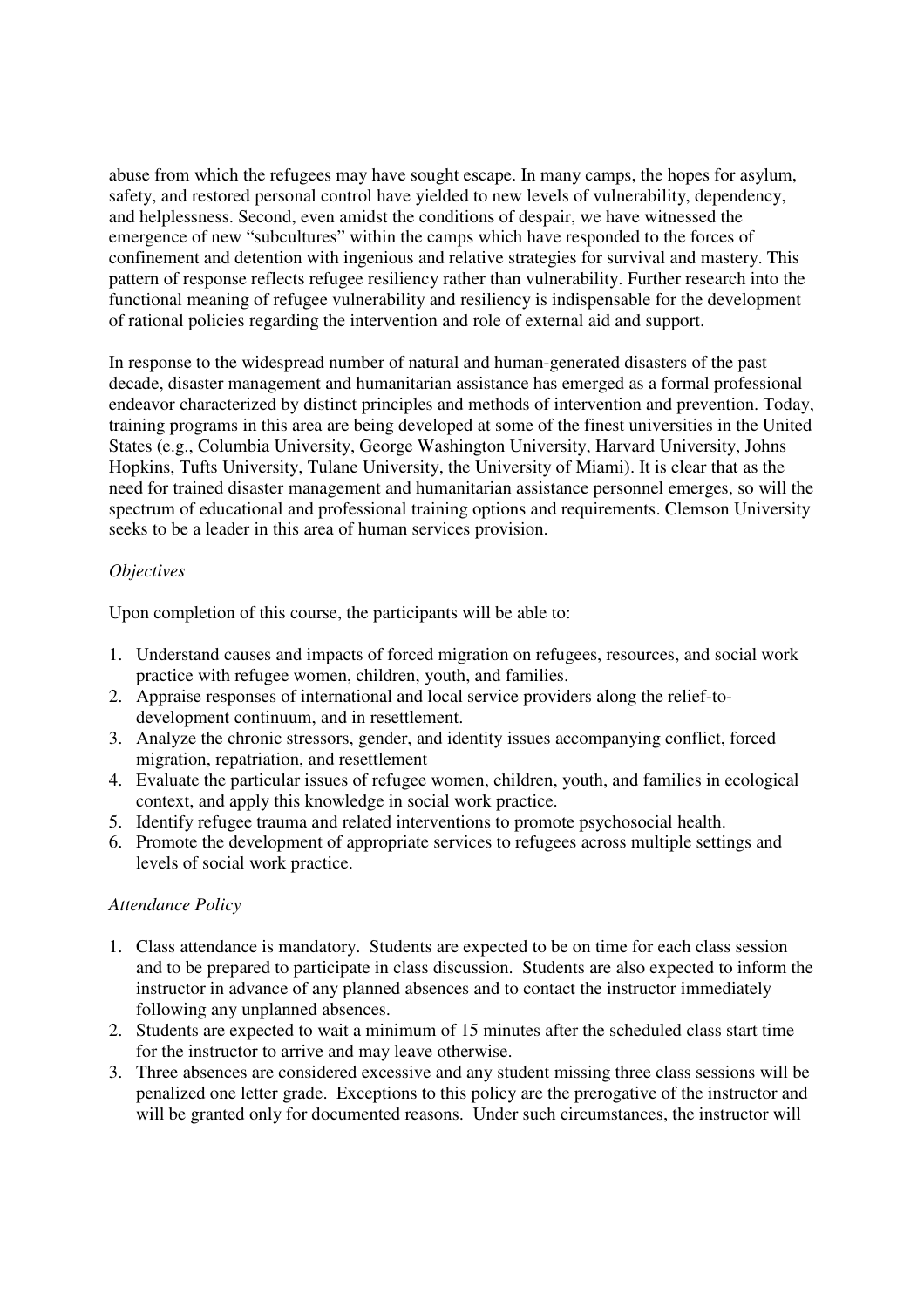meet with the student to develop a plan to complete all work missed during the period of absence. Students are responsible for making an appointment with the instructor for this purpose.

### *Disability Access Statement*

It is University policy to provide, on a flexible and individualized basis, reasonable accommodations to students who have disabilities. Students are encouraged to contact Student Disability Services to discuss their individual needs for accommodation.

### *Academic Integrity*

As members of the Clemson University community, we have inherited Thomas Green Clemson's vision of this institution as a 'high seminary of learning.' Fundamental to this vision is a mutual commitment to truthfulness, honor, and responsibility, without which we cannot earn the trust and respect of others. Furthermore, we recognize that academic dishonesty detracts from the value of a Clemson degree. Therefore, we shall not tolerate lying, cheating, or stealing in any form.

Acts of Academic Dishonesty:

- A. Any breach of the principles outlined in the academic integrity statement;
- B. Giving, receiving, or using unauthorized aid on any academic work;
- C. Plagiarism, which includes the copying of language, structure or ideas of another and attributing the work to one's own efforts; and
- D. Attempts to copy, edit, or delete computer files that belong to another person or use of Computer Center account numbers that belong to another person without the permission of the owner, account owner, or file number owner.

All academic work submitted for grading contains an implicit pledge that no unauthorized aid has been received. It is the responsibility of every member of the Clemson Community to enforce the Academic Integrity Policy.

### *Assignments and Grading*

- 1. Oral examination.
- 2. Paper. Papers should be approximately 15-25 pages in length and should be submitted with a title page and references. Topics for the paper must be approved by course faculty.

*Course Texts*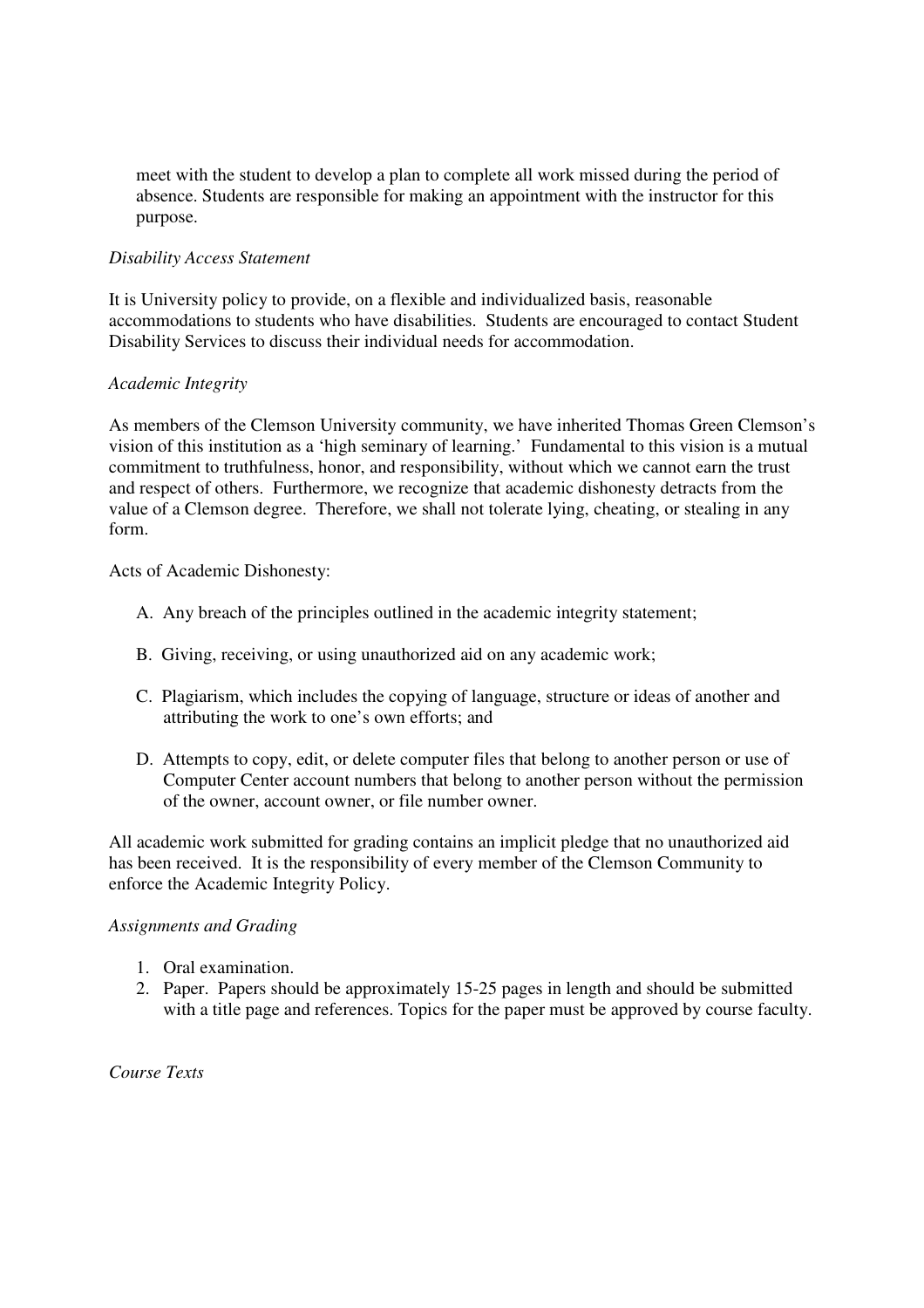Merheb, N. (Ed.) (2006). The State of the world's refugees 2006: Human displacement in the new millennium. Oxford University Press. [On-line]. Available: http://www.unhcr.org/cgi-bin/texis/vtx/template?page=publ&src=static/sowr2006/toceng.htm

Potocky-Tripodi, M. (2002). Best practices for social work with refugees and immigrants. New York: Columbia University Press.

Selected Readings:

- 1. Journal of Refugee Studies
- 2. Journal of Immigration and Refugee Studies
- 3. International Social Work

# *Course Outline*

# **Subject: Social Work with Refugees and Immigrants, Humanitarian Assistance**

# **Week 1.** A Global Perspective

Overview of our changing world and the many challenges emerging for the global community (e.g., poverty, overpopulation, urbanization, ethno-political warfare, terrorism, human rights). The need for new approaches and orientations – cultural awareness, ethnocentricity, problemoriented, the ethics of assistance. Review of globalization as a contextual variable for understanding global challenges in humanitarian assistance.

Assignments:

Frieddman, T.L. (1999). The lexus and the olive tree. New York: Farrar, Straus, Giroux. Chapter 1 – Tourist with an attitude (pp 3-24).

Brawley, M.R. (2003). The politics of globalization: Getting perspective, assessing consequences. Peterborough, On, Canada: Broaview Press. Chapter 1 – Defining globalization (pp. 11-34).

### **Week 1. Terminology and international law**

Explanation of the basic terms used in the course – refugee, recognized refugee, immigrant, asylum seeker, internally displaced persons and the world's stateless people. An introduction to the international law, especially to the Convention and Protocol relating to the status of refugees.

Assignments:

- 1. Refugees by Numbers. UNHCR, 2006. 20 p. Available on: http://www.unhcr.org/basics/BASICS/4523b0bb2.pdf
- 2. Convention and Protocol Relating to the Status of Refugees. Available on: http://www.unhcr.org/protect/PROTECTION/3b66c2aa10.pdf
- 3. The State of the World Refugees. Human Displacement at the New Millenium. UNHCR, 2006. http://www.unhcr.org/static/publ/sowr2006/toceng.htm
- 4. The World´s Stateless People. Questions and Answers. UNHCR, 2004. http://www.unhcr.org/basics/BASICS/452611862.pdf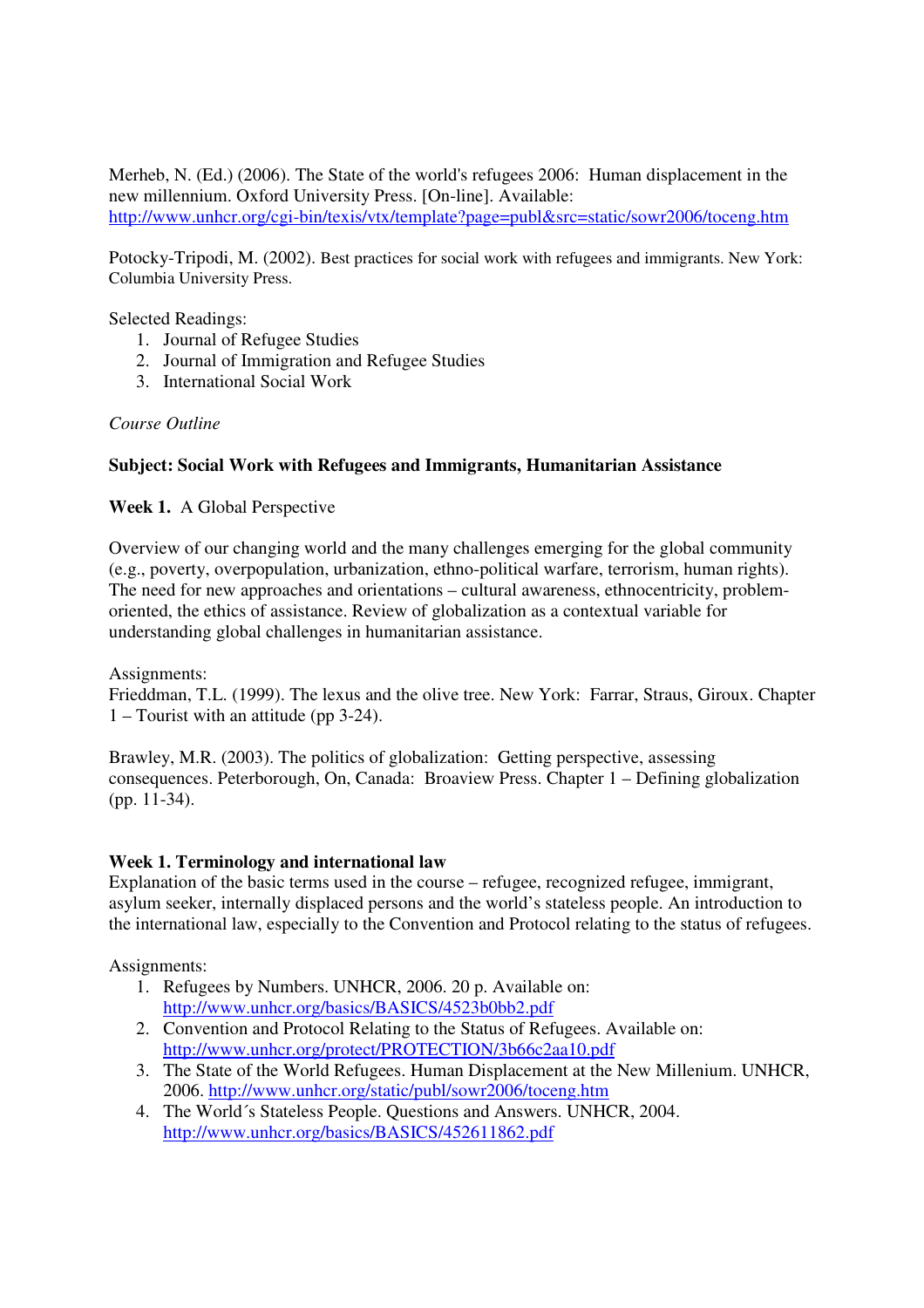**Week 2.** A Global Perspective Cont….

Background on the causes of humanitarian crises and the resulting displacement of people as well as characteristics of internally displaced people (IDPs), refugees, and asylum seekers. An introduction to the experiences of victims of natural and man-made disasters and trends in forced displacement.

Assignments: Potocky-Tripodi Chapter 1 Merheb Introduction and Chapter 1

### **Week 3.** Policies

An overview of various historical and present-day policies and practices and a discussion of how they came into being and have evolved over time. A review of the organizations involved in advocacy and policy formation. Comparison of different policies aimed at integration of recognized refugees and immigrants in the USA and in the Europe.

Assignments: Potocky-Tripodi Chapter 2 Merheb Chapters 2-4

Niessen, J., Schibel, Y. Handbook on Integration for policy-makers and practitioners. ISBN 92- 894-8278-8, European Communities, 2004. 80 p. Available from: http://ec.europa.eu/justice\_home/doc\_centre/immigration/integration/doc/handbook\_en.pdf

The Ministry of Interion of the Czech Republic. http://www.mvcr.cz/english/index.html ; especially part Asylum and Migration on the web page: http://www.mvcr.cz/english/index.html#azyl

### **Week 4**. The European Union: Refugee and Asylum Seekers

A chronology of policy development in the EU, including a look at whether the European Union has a refugee policy. Future directions of refugee and asylum policy.

Assignments:

Selm, J.V. (2005, May). *European refugee policy: Is there such a thing?* (Working Paper No. 115). Geneva, Switzerland: Evaluation and Policy Analysis Unit, United Nations High Commissioner for Refugees.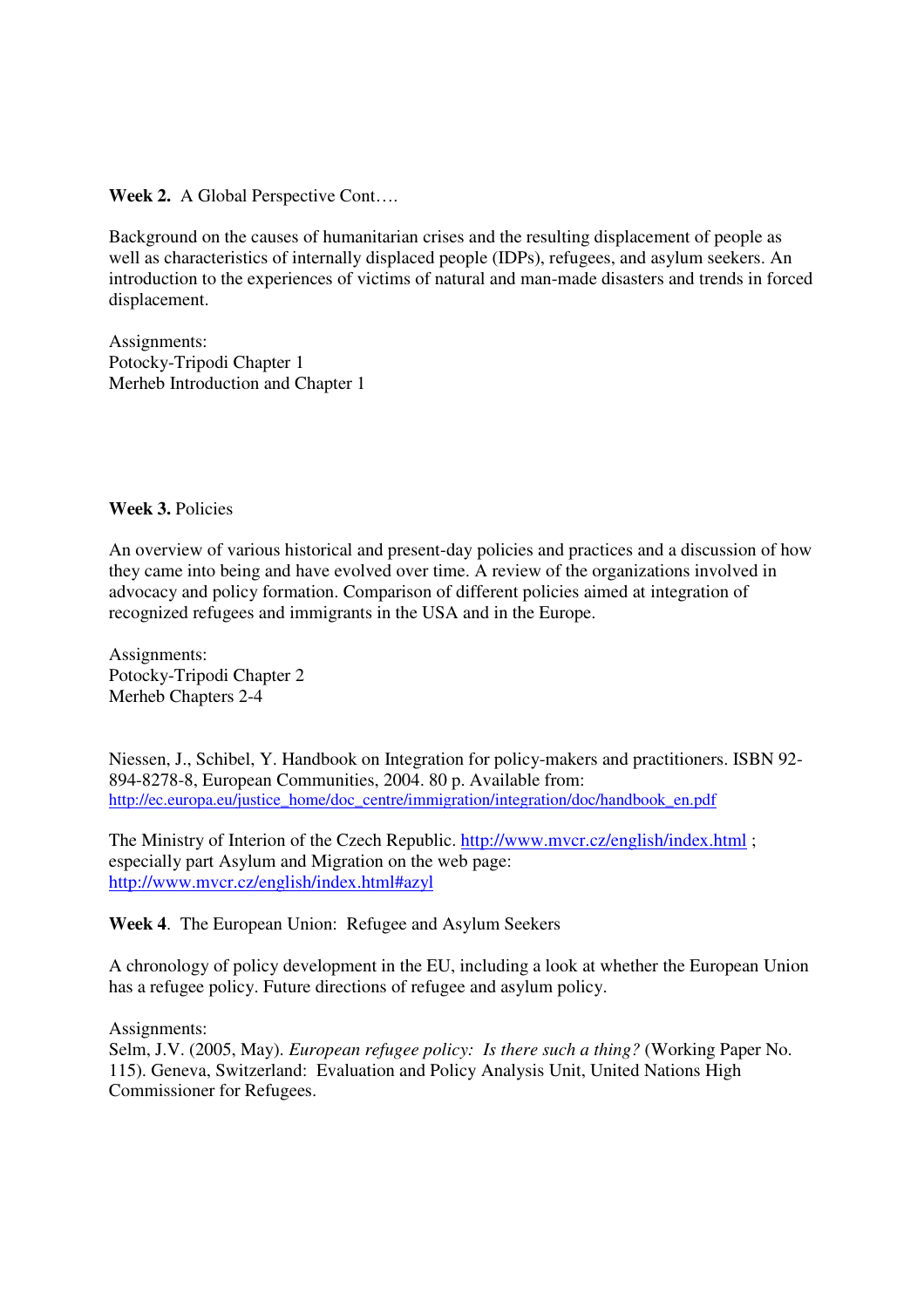Szepaniková, A., Čaněk, M., Grill, J. (Eds.): Migration Processes in Central and Eastern Europe: Unpacking the Diversity. Multicultural Center in Prague, 2006. 84 p. ISBN 80-239-6901 Available on: http://www.unhcr.cz/vyzkumy/?cid=265

# **Week 5**. Best Practices

Previous classes focused on establishing the context for social work practice with refugees. Now the focus turns to the practice itself, describing specific problems faced by refugees and best social work practice responses.

Assignments:

Potocky-Tripodi Chapter 4

Nash, M., Wong, J., & Trlin, A. (2006, July). Civic and social integration: A new field of social work practice with immigrants, refugees and asylum seekers. *International Social Work, 49,*  345-363.

Uherek, Z. Integration of Recognised Refugees. Institut of Ethnology of the Academy of Science of the Czech Republic, Department of Ethnic Studies, Prague, 2002. 40 p. Available on: http://www.unhcr.cz/vyzkumy/?cid=265

Integration & Citizenship. Integration of immigrants nad refugees: towards citizenship in a democratic society. European Commission, 2006. 238 p. Available on: www.integration-andcitizenship.org

### **Week 6.** Health and Mental Health

Explore the unique health issues of refugees and appropriate interventions.

Assignments: Potocky-Tripodi Chapters 5 and 6 Williamson, K. (2004, August). *Aids, gender, and the refugee protection framework*. (Working Paper No. 19). Oxford, England: University of Oxford Refugee Studies Centre. http://www.rsc.ox.ac.uk/PDFs/workingpaper19.pdf

**Week 7.** Family Dynamics

Family transitions, communication, gender roles, and multigenerational concerns.

Assignments: Potocky-Tripodi Chapter 7 Morland, L., Duncan, J., Hoebing, J., Kirschke, J., & Schmidt, L. (2005). Bridging refugee youth and children's services: A case study of cross-service training. *Child Welfare, 74,* 791-812.

Uherek, Z., Skřivánková, K., Wernerová, R. Women Asylum Seekers and Trafficking. Research report for the United Nations Hight Commissioner for Refugees, Branch Office Prague, Czech Republic, Prague, 2001. 20 p. Available on: http://www.unhcr.cz/vyzkumy/?cid=265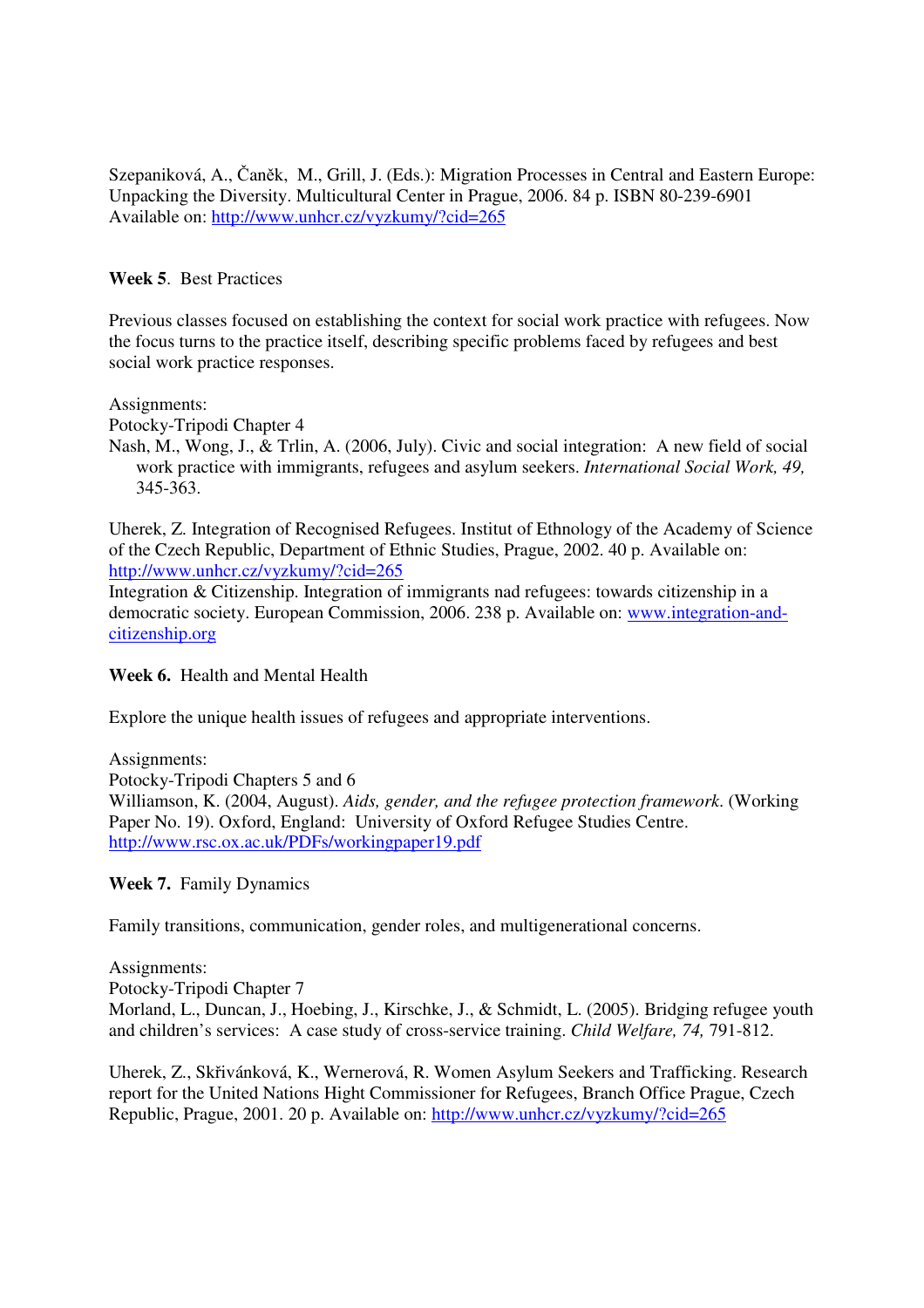Hladikova, A., Dolakova, P. Women who were granted refugee status in the Czech Republic. Research report for the UNHCR Office in the Czech Republic. Prague, 2004. 36 p. Available on: http://www.unhcr.cz/vyzkumy/?cid=265

Contributions to gender sensitive social work with female recognized refugees. Organization for Aid to Refugees, Prague, 2006. Available on:

http://www.opu.cz/index.php?option=com\_content&task=blogsection&id=3&Itemid=26&lang= en

**Week 8.** Language, Education, and Economic Wellbeing

Common hindrances to adjusting to new cultures and participating fully in community life. Review of successful strategies in addressing these issue.

Assignments: Potocky-Tripodi Chapter 7

Integration & Citizenship. Integration of immigrants nad refugees: towards citizenship in a democratic society. European Commission, 2006. 238 p. Available on: www.integration-andcitizenship.org (the publication can be ordered on previous web page).

Week 10. Service-Delivery Systems

Illustration and discussion of resources and challenges of forced migration among refugee families on a broad level and within the Czech Republic.

Assignments: Potocky-Tripodi Chapter 3 Merheb Chapters 5-8

**Week 11.** Service Delivery Systems Cont….

Discuss Czech agencies and non-profits providing services for asylum seekers, recognized refugees and migrants.

Assignments:

#### **Assignments:**

1. NGO Partnership in Refugee Protection. Questions and Answers. 18 p. UNHCR, 2004. Available on: http://www.unhcr.org/partners/PARTNERS/41c162d04.pdf

The Czech NGO´s working with refugees and immigrants with English web pages: